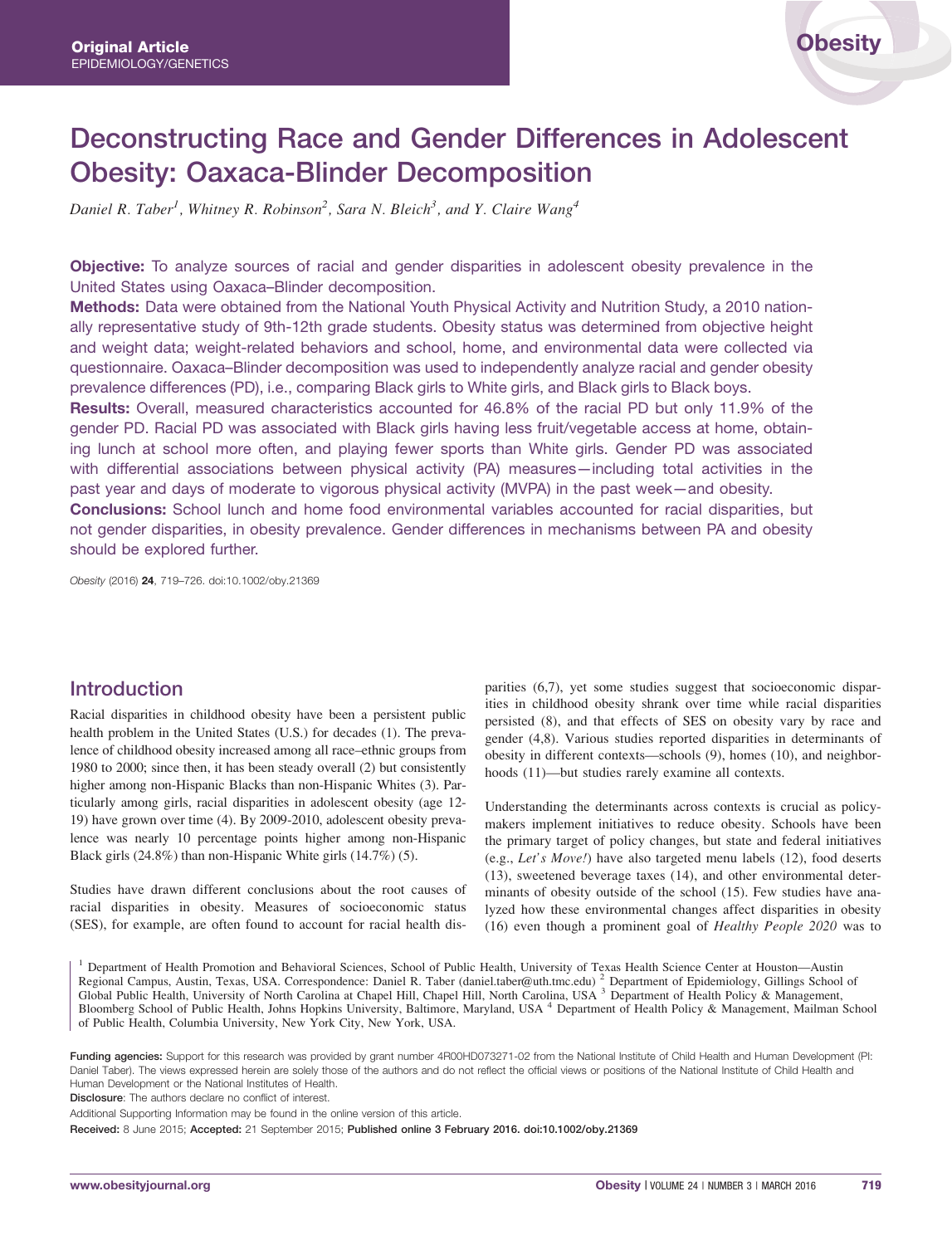eliminate health disparities (17). This research gap is troubling because improving overall population health can come at the expense of greater disparities (18). Closing disparities in obesity prevalence will likely require targeted efforts focused on social and environmental determinants of obesity that disproportionately affect disadvantaged populations (18).

Disentangling these determinants is further complicated because different predictors may contribute to disparities through different mechanisms. Commonly used epidemiological methods are not designed to account for differential associations. Many epidemiology studies are based on a counterfactual framework that focuses on differences in population averages (e.g., mean household income), implying that if Blacks and Whites had the same characteristics (e.g., equal income), then disparities would be reduced. Even in this counterfactual scenario, however, disparities may persist if the effects of income vary by race. Even if Blacks and Whites had equal income, disparities may persist if income influences obesity differently in White vs. Black communities due to unmeasured contextual factors.

The Oaxaca–Blinder decomposition method is a more nuanced econometric technique for studying sources of disparities. It distinguishes disparities attributable to population characteristics from disparities attributable to the association between population characteristics and the outcome of interest. It was applied to study gender wage discrimination in the 1970s (19,20), and has since been applied to study disparities in smoking (21), HIV/AIDS (22), and undernutrition (23). Few studies have applied Oaxaca–Blinder decomposition to study racial disparities in weight status. Sen applied it to study racial disparities in adult body mass index (BMI) in Mississippi and Alabama, and found that behavioral and socioeconomic factors accounted for only a small proportion of disparities (24). Powell et al., in contrast, found that adolescent, parental, and economic contextual measures accounted for the majority of racial/ethnic disparities in adolescent BMI (25). Neither study examined gender disparities by racial group.

The objective of this study was to apply Oaxaca–Blinder decomposition to explore both racial and gender disparities in obesity in a nationally representative sample of 9th-12th grade students. Oaxaca–Blinder decomposition is informative to policymakers because it quantifies the degree to which disparities could theoretically be reduced if group differences in determinants of obesity were eliminated. We analyzed sources of disparities from a wide range of student behaviors and environmental measures in different contexts, including contexts that were unexplored in previous Oaxaca–Blinder analyses (e.g., schools).

## Methods

#### Data

Data in this study were drawn from the National Youth Physical Activity and Nutrition Study (NYPANS), conducted by the Centers for Disease Control and Prevention (CDC) in 2010 (26). NYPANS measured a wide range of diet, physical activity (PA), and sedentary behaviors; environmental determinants of these behaviors; and objectively-measured weight status in a nationally representative sample of 9th-12th grade students. The design of NYPANS is modeled after the national Youth Risk Behavior Surveillance System (YRBSS), which has been conducted by the CDC in odd-numbered years since 1991.

Students were sampled using a three-stage cluster sample design; school and student participation was voluntary, and local permission procedures were followed. In NYPANS, the school response rate was 82%, the student response rate was 88%, and the overall response rate was 73%. Overall, 11,458 students participated in NYPANS, but our study focused only on non-Hispanic White and non-Hispanic Black students (hereafter referred to as "White" and "Black," respectively). We chose to expand the analysis of Blacks by analyzing both racial and gender differences, rather than expand the study to other racial/ethnic groups (e.g., Hispanics).

#### Variables

The dependent variable of interest was obesity status, determined from objective height and weight data measured by CDC staff. Students were categorized as having obesity if their BMI was greater than or equal to the age- and sex-specific 95th percentiles of the 2000 CDC growth charts (27). Independent variables included 23 measures of individual behaviors and students' school, home, and neighborhood environments. Variables were selected for analysis if racial/ethnic disparities in the variables have been reported elsewhere (9-11), or if they are frequently targeted by policy initiatives (e.g., school vending machines) (9). The independent variables were collected via written questionnaire completed by students in class.

Dietary behaviors included consumption of fruits, vegetables, fast food, soda, diet soda, other sugar-sweetened beverages (e.g., sports drinks), and water. With the exception of fruits and vegetables, each dietary behavior was measured in servings per day within the past 7 days. Fruits and vegetables were measured in cups per day and, for this analysis, summed to create one measure of total cups per day. PA and sedentary behaviors included days of moderate to vigorous physical activity (MVPA, defined as "physical activity that increased your heart rate and made you breathe hard some of the time") within the past 7 days; days of physical education (PE) class in an average week; number of sports teams on which they played in the past year; number of total activities, from a list of 34, in which they participated within the past year; number of days walking to or from school in an average week; and hours per day of watching television (TV), using a computer, and watching DVD or videos in the past 7 days. We summed TV, computer, and DVD use to create a single measure of "screen time."

Measures of the school environment included: 1) access to vending machines that sold sweetened beverages, 2) access to vending machines that sold snacks, 3) access to vending machines that sold fruits/vegetables, and 4) the source of lunch on a school day. For each vending machine question, students had the option of reporting "yes," "no," or "I don't know"; students who reported "I don't know" were treated as a separate category. For school lunch source, student responses were "home," "complete school lunch," "other source at school," or "away from school."

Measures of the home/neighborhood environment included: 1) Frequency of access to fruits/vegetables at home; 2) frequency of access to chips, cookies, or cakes, which we refer to as "unhealthy snacks," at home; 3) whether students had a TV in their bedroom; 3) perceived safety of their neighborhood for PA; 4) perceived quality of local PA facilities; 5) perceived access to PA equipment. Aside from TV access, which was dichotomous, each of these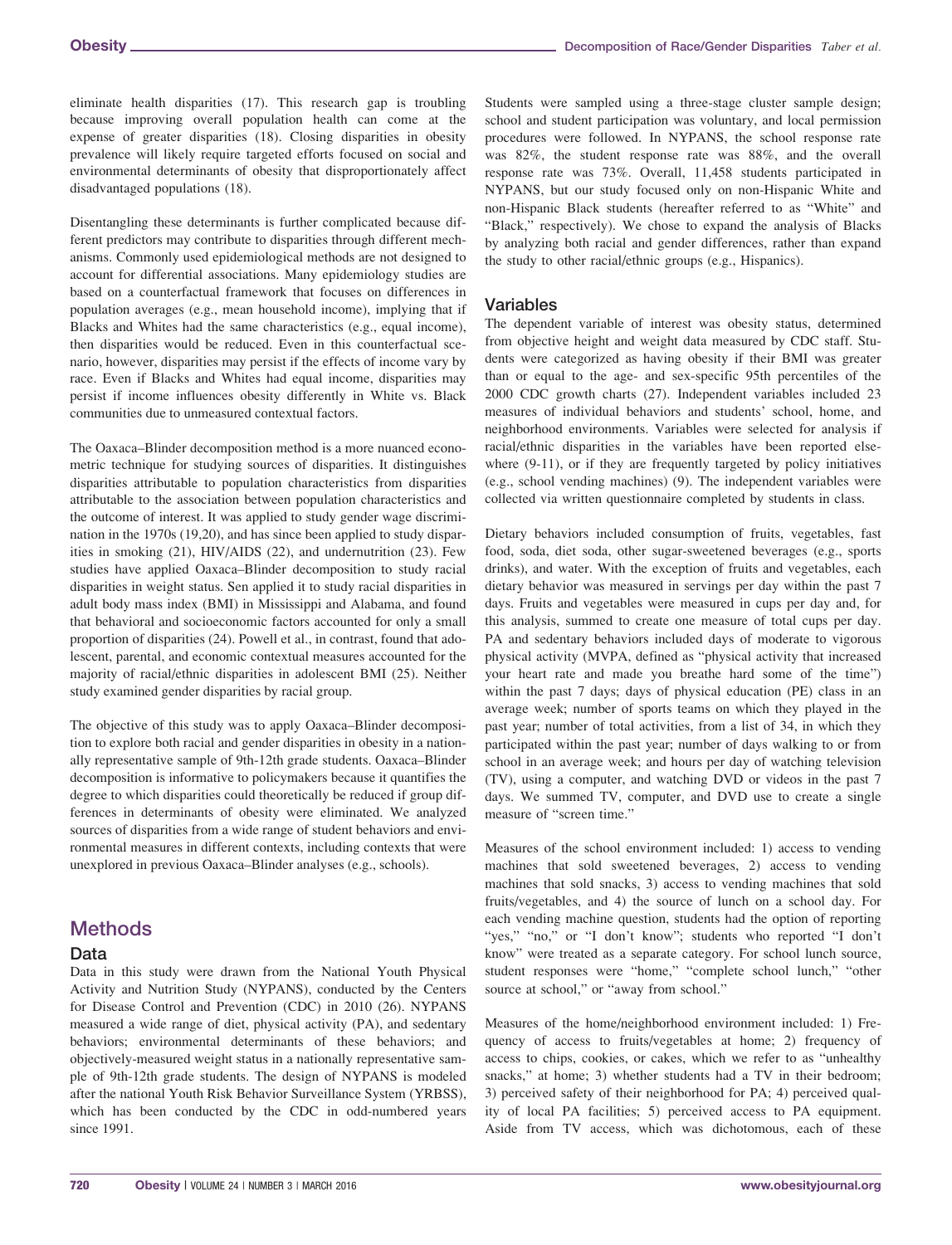TABLE 1 Unadjusted measures of weight status, weight-related behaviors, and the school, home, and neighborhood environment, overall and by race/gender<sup>a</sup>

|                                                  | Overall | <b>Black girls</b> | <b>Black boys</b> | White girls | White boys |
|--------------------------------------------------|---------|--------------------|-------------------|-------------|------------|
| $\boldsymbol{N}$                                 | 5153    | 866                | 799               | 1712        | 1776       |
| Weight status                                    |         |                    |                   |             |            |
| Overweight (%)                                   | 17.2    | 16.8               | 19.5              | 16.7        | 17.4       |
| Obesity (%)                                      | 18.5    | 29.2               | 18.7              | 18.1        | 16.7       |
| Dietary consumption (mean)                       |         |                    |                   |             |            |
| Fruits/vegetables-cups/day                       | 2.2     | 1.8                | 2.0               | 2.4         | 2.2        |
| Fast food-days/week                              | 1.9     | 2.4                | 2.5               | 1.6         | 1.8        |
| Regular soda-servings/week                       | 5.3     | 7.5                | 6.8               | 3.9         | 5.9        |
| Diet soda-servings/week                          | 1.5     | 1.4                | 1.6               | 1.6         | 1.4        |
| Other SSBs-servings/week                         | 11.4    | 13.0               | 17.0              | 9.5         | 11.8       |
| 100% fruit juice-servings/week                   | 5.7     | 7.4                | 8.5               | 4.8         | 5.8        |
| Water-servings/week                              | 15.6    | 13.9               | 15.9              | 15.7        | 15.9       |
| PA/sedentary behaviors (mean)                    |         |                    |                   |             |            |
| MVPA-days/week                                   | 4.3     | 3.5                | 4.5               | 3.9         | 4.9        |
| Team sports in the past year                     | 1.2     | 0.8                | 1.4               | 1.1         | 1.3        |
| Activities in the past year                      | 10.0    | 6.7                | 7.9               | 10.5        | 10.7       |
| PE classes-days/week                             | 2.3     | 2.1                | 2.5               | 2.0         | 2.5        |
| Active school transportation-days/week           | 3.2     | 3.8                | 3.9               | 2.9         | 3.2        |
| Screen time-hours/day                            | 4.6     | 7.3                | 6.2               | 3.9         | 4.5        |
| School food environment                          |         |                    |                   |             |            |
| Access to vending machines-SSBs (%)              | 82.1    | 77.6               | 79.9              | 83.9        | 81.9       |
| Access to vending machines-snacks (%)            | 68.1    | 60.3               | 67.6              | 68.0        | 70.0       |
| Access to vending machines-fruits/vegetables (%) | 9.2     | 7.4                | 9.5               | 6.6         | 12.3       |
| Source of lunch on school day (%)                |         |                    |                   |             |            |
| <b>Brought from home</b>                         | 23.3    | 11.8               | 10.6              | 30.7        | 21.1       |
| Complete school lunch                            | 46.3    | 48.7               | 55.2              | 38.4        | 51.7       |
| Other source at school                           | 16.8    | 22.3               | 19.6              | 17.8        | 14.0       |
| None/elsewhere                                   | 13.6    | 17.2               | 14.6              | 13.1        | 13.2       |
| Home/neighborhood environment                    |         |                    |                   |             |            |
| Fruit/vegetable access (mean, range 1-5)         | 4.0     | 3.5                | 3.5               | 4.1         | 4.0        |
| Unhealthy snack access (mean, range 1-5)         | 3.6     | 3.6                | 3.5               | 3.6         | 3.5        |
| TV in bedroom (%)                                | 69.1    | 7.1                | 7.3               | 24.5        | 30.2       |
| Access to PA facilities (mean, range 1-5)        | 2.3     | 2.3                | 2.2               | 2.3         | 2.2        |
| Quality of PA equipment (mean, range 1-5)        | 2.0     | 2.7                | 2.2               | 2.1         | 1.8        |
| Perceived safety for PA (mean, range 1-5)        | 1.9     | 2.4                | 2.1               | 2.0         | 1.6        |

<sup>a</sup>Non-Hispanic only.

SSB = sugar-sweetened beverage; MVPA = moderate to vigorous physical activity; PE = physical education; PA = physical activity.

variables was measured on a 5-point scale, with higher scores indicating a greater degree of access, safety, or quality.

#### Statistical analysis

All analyses were weighted to account for the complex sample design in NYPANS. In preliminary analyses, we found that obesity prevalence in the total NYPANS sample was approximately equal in Black boys (17.4%), White boys (15.9%), and White girls (18.4%), but higher in Black girls  $(29.2\%, P < 0.001)$ . Therefore, we studied both racial differences in obesity among girls (i.e., Black girls versus White girls) and gender differences in obesity among Blacks (i.e., Black girls versus Black boys).

A brief description of Oaxaca–Blinder decomposition is presented here; for a more thorough description, we recommend papers by Sen (24) and Powell et al. (25). The basic concept of Oaxaca–Blinder decomposition is to divide between-group differences in the dependent variable into two components: 1) differences associated with population characteristics (e.g., mean soda consumption), commonly referred to as the "explained" or "endowment" portion, and 2) disparities associated with differential response to characteristics, commonly referred to as the "unexplained" or "coefficient" portion. The latter essentially represents the magnitude of disparities that would theoretically remain if the two groups had identical means of variables included in the model.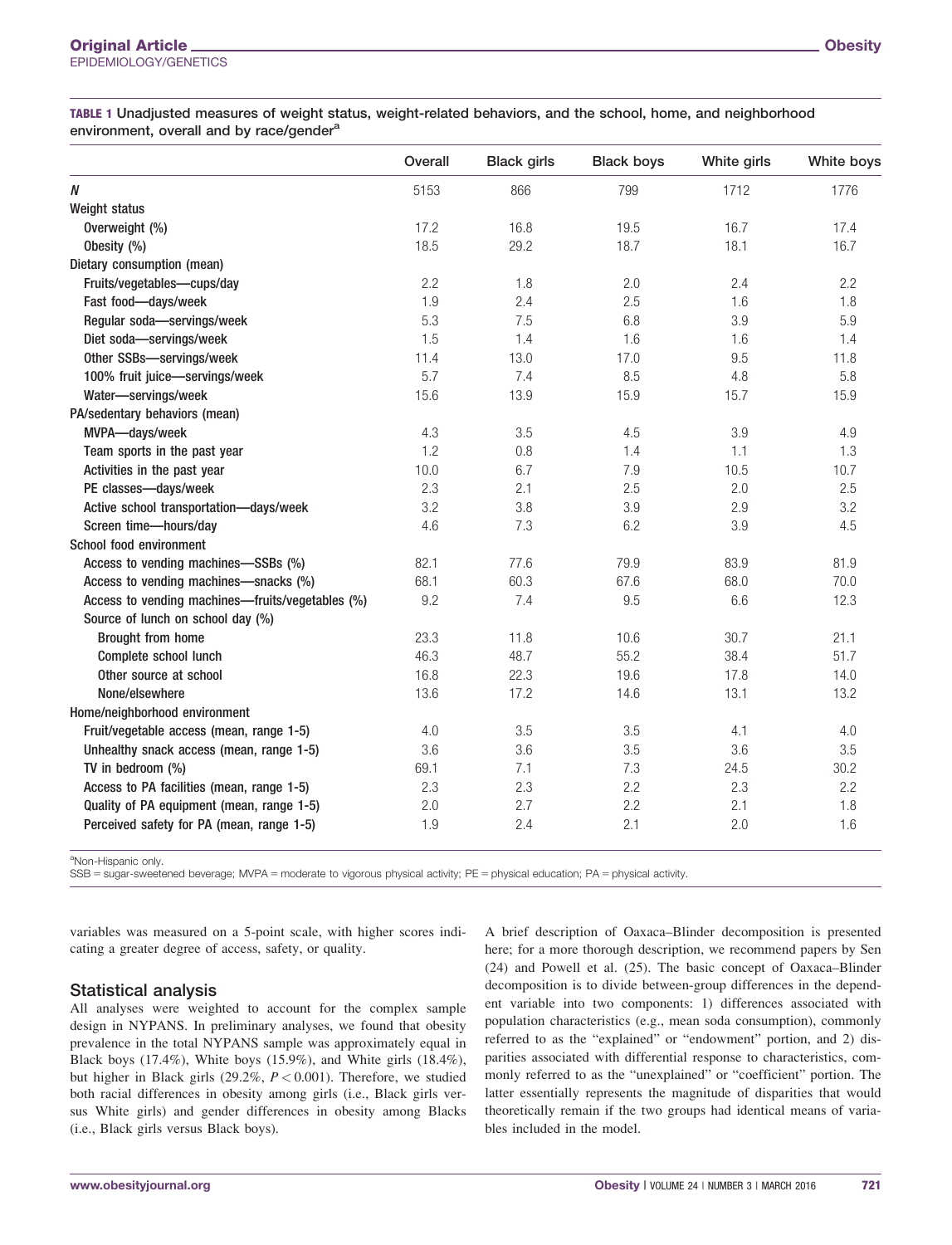|                   | Black girls vs. White girls |         |         | Black girls vs. Black boys |         |          |          |
|-------------------|-----------------------------|---------|---------|----------------------------|---------|----------|----------|
| <b>Difference</b> | Model 1                     | Model 2 | Model 3 | <b>Difference</b>          | Model 1 | Model 2  | Model 3  |
| 11.2              |                             |         |         | 10.5                       |         |          |          |
|                   |                             |         |         |                            |         |          |          |
|                   | 39.1%                       | 23.5%   | 21.4%   |                            | 32.4%   | 30.1%    | 25.6%    |
|                   |                             | 16.5%   | 15.3%   |                            |         | $-4.1\%$ | $-3.6%$  |
|                   |                             | —       | 10.6%   |                            |         | -        | $-10.1%$ |
|                   | 39.1%                       | 40.0%   | 46.8%   |                            | 32.4%   | 26.0%    | 11.9%    |
|                   |                             |         |         |                            |         |          |          |

TABLE 2 Proportion of racial and gender differences in adolescent obesity prevalence attributable to weight-related behaviors, school environmental measures, and home/neighborhood environmental measures

a<br>Proportion associated with group differences in mean levels of weight-related behaviors, school environmental measures, and home/neighborhood environmental measures.

This method is commonly used to analyze differences in continuous dependent variables, but it can be applied to analyze absolute differences in a binary variable such as obesity status (28). We did this using the "oaxaca" command and "logit" option in Stata, Version 13. The "pooled" option was used to estimate coefficients for the explained portion of the model, using a pooled regression model; this accounts for the "index number problem" in which results from the Oaxaca– Blinder model can depend on which group is the referent group. We explored using an alternative method developed by Powers et al. (29) to overcome the "indicator variable problem," in which results for independent variables depend on the referent group, but found that results were substantively similar.

Our modeling strategies were adapted from Powell et al., who modeled three categories of variables—individual/household characteristics, parental SES, and economic contextual factors—sequentially (25). Similarly, we sequentially modeled three categories of independent variables from NYPANS—student behaviors, school environment, and home/neighborhood environment. In our study, students who were missing data for any independent variable were excluded from all models to ensure that each model represented the same sample. The final sample for the Oaxaca–Blinder analysis included 866 Black girls, 799 Black boys, and 1712 White girls. Overall, 14.8% of participants were excluded due to missing data. Obesity prevalence was approximately equal in our study sample, compared to the full NYPANS sample, in every race/gender group, but Blacks were more likely to be missing data for most measures ( $P < 0.05$ ) except PA/sedentary behaviors.

We subsequently estimated associations between independent variables and obesity status in each race/gender subgroup, using a logistic regression model and "margin" command to estimate the average difference in obesity prevalence associated with each variable.

## **Results**

Table 1 presents unadjusted descriptive statistics for obesity status and each measure in the analysis, overall, and by race and gender. Overweight prevalence was approximately equal across all four race/gender groups, and as discussed earlier, obesity prevalence was higher only among Black girls. Regardless of gender, Blacks tended to report higher dietary consumption than Whites for every measure

except fruits/vegetables, diet soda, and water. Boys tended to report more days of MVPA, sports, and days of PE, regardless of race, but Black boys also reported more screen time. In the school food environment, vending machine access was generally equal, but White girls were more likely to bring lunch from home and less likely to obtain a complete school lunch. In the home/neighborhood environment, Blacks reported less fruit/vegetable access but equal unhealthy snack access at home. They also reported higher quality of PA facilities, higher perceived safety for PA, and were more likely to report having a TV in their bedroom.

The "explained" portions of the Oaxaca–Blinder models are presented in Table 2. Percentages represent the proportion of obesity prevalence differences that are associated with group characteristics,



Figure 1 Oaxaca-Blinder decomposition of racial and gender prevalence differences (PD) in adolescent obesity. [Color figure can be viewed in the online issue, which is available at [wileyonlinelibrary.com.](http://wileyonlinelibrary.com)]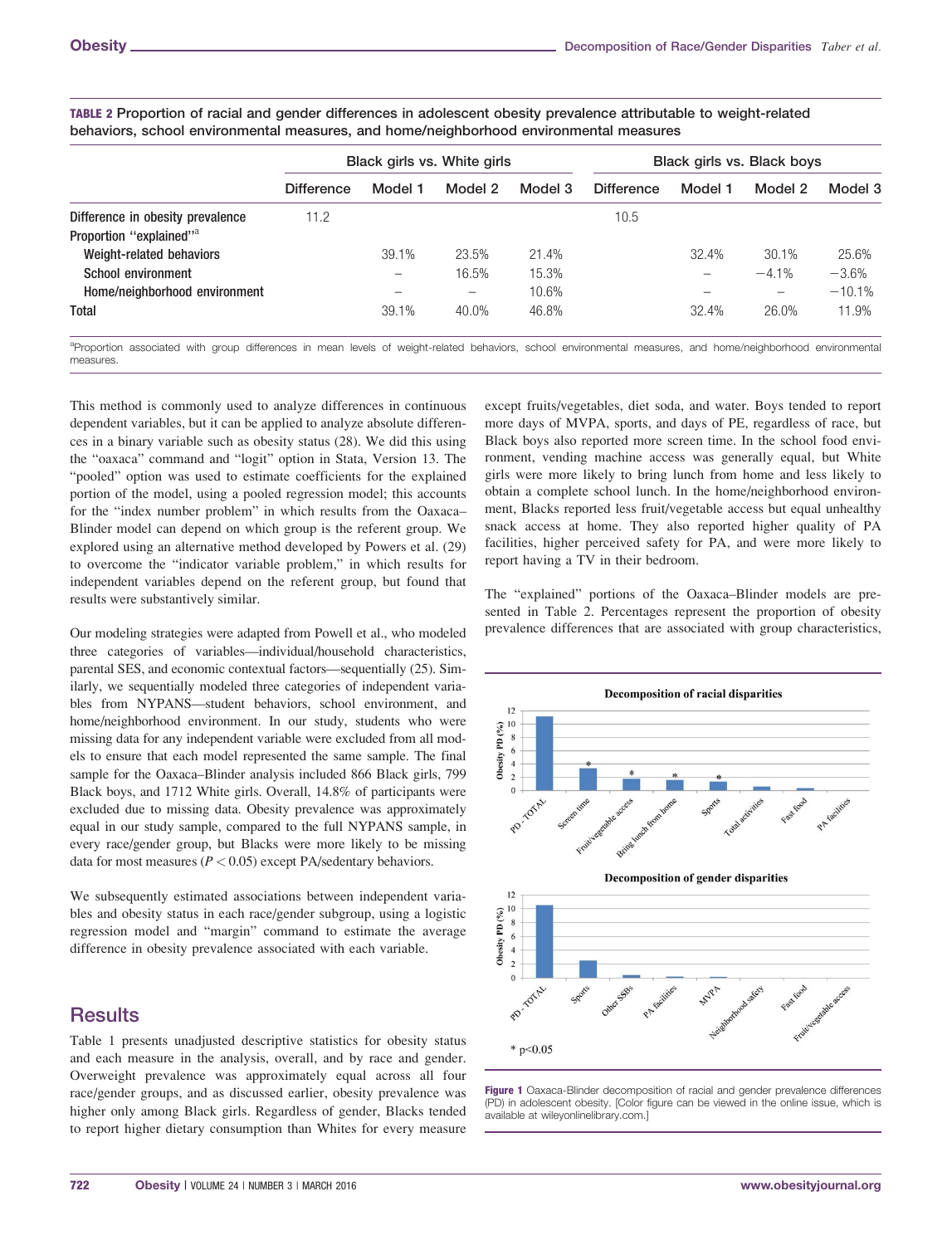|                                          | <b>Black girls</b>      |               | <b>Black boys</b>       |               | White girls              |              |
|------------------------------------------|-------------------------|---------------|-------------------------|---------------|--------------------------|--------------|
|                                          | <b>AME</b> <sup>b</sup> | 95% CI        | <b>AME</b> <sup>b</sup> | 95% CI        | <b>AME</b> <sup>b</sup>  | 95% CI       |
| Dietary consumption                      |                         |               |                         |               |                          |              |
| Fruits/vegetables-cups/day               | 2.5                     | $-0.4, 5.4$   | 1.0                     | $-0.8, 2.8$   | $2.2^{\circ}$            | 0.8, 3.5     |
| Fast food-days/week                      | $-1.4$                  | $-4.0, 1.1$   | $-0.7$                  | $-2.7, 1.3$   | 0.7                      | $-0.9, 2.3$  |
| Regular soda-servings/week               | $-0.2$                  | $-0.6, 0.3$   | 0.4                     | $-0.1, 0.8$   | $-0.3$                   | $-0.8, 0.1$  |
| Diet soda-servings/week                  | $1.2^c$                 | 0.6, 1.7      | 0.1                     | $-0.6, 0.7$   | 0.3                      | $-0.2, 0.8$  |
| Other SSBs-servings/week                 | 0.1                     | $-0.2, 0.4$   | $-0.3$                  | $-0.5, 0.0$   | $-0.1$                   | $-0.3, 0.1$  |
| 100% fruit juice-servings/week           | $-0.1$                  | $-0.6, 0.3$   | $-0.2$                  | $-0.7, 0.3$   | $0.0\,$                  | $-0.3, 0.4$  |
| Water-servings/week                      | 0.2                     | $-0.2, 0.6$   | 0.0                     | $-0.2, 0.2$   | 0.2                      | $-0.6, 0.5$  |
| PA/sedentary behaviors                   |                         |               |                         |               |                          |              |
| MVPA-days/week                           | 1.8                     | $-0.3, 3.8$   | $-1.9c$                 | $-3.9, 0.0$   | $-0.4$                   | $-2.0, 1.2$  |
| Sports in the past year                  | $-9.3^{\circ}$          | $-13.2, -5.4$ | $-1.9$                  | $-4.5, 0.7$   | $-2.4$                   | $-5.3, 0.4$  |
| Activities in the past year              | 0.7                     | $-0.1, 1.5$   | $-0.8c$                 | $-1.5, -0.1$  | $-0.2$                   | $-0.9, 0.4$  |
| PE classes-days/week                     | $-2.1^{\circ}$          | $-4.2, -0.1$  | $-0.9$                  | $-2.6, 0.7$   | $-0.9$                   | $-1.8, 0.1$  |
| Active transportation-days/week          | 1.0                     | $-0.2, 2.2$   | 0.7                     | $-0.3, 1.7$   | $-0.3$                   | $-1.5, 0.9$  |
| Screen time-hours/day                    | $-0.6$                  | $-1.6, 0.3$   | $-0.7$                  | $-1.7, 0.3$   | $1.4^\circ$              | 0.8, 2.0     |
| School food environment                  |                         |               |                         |               |                          |              |
| Vending machines-SSBs (%)                | 2.0                     | $-8.6, 12.6$  | 5.1                     | $-2.4, 12.6$  | 4.2                      | $-5.4, 13.8$ |
| Vending machines-snacks (%)              | 1.1                     | $-6.8, 8.9$   | $-6.1$                  | $-14.6, 2.4$  | $-0.5$                   | $-6.0, 5.1$  |
| Vending machines-fruits/vegetables       | 0.0                     | $-11.1, 11.1$ | 6.2                     | $-4.2, 16.5$  | $-2.6$                   | $-10.7, 5.6$ |
| Source of lunch on school day            |                         |               |                         |               |                          |              |
| Home                                     | $\sim$                  |               | $\sim$                  | $\sim$        | $\overline{\phantom{a}}$ |              |
| Complete school lunch                    | 8.3                     | $-6.4, 23.1$  | 0.6                     | $-12.3, 13.5$ | $13.1^{\circ}$           | 7.3, 18.9    |
| Other source at school                   | 0.0                     | $-17.0, 16.9$ | $-3.1$                  | $-18.3, 12.2$ | 2.4                      | $-6.0, 10.8$ |
| None/elsewhere                           | $-7.2$                  | $-25.4, 11.0$ | 3.4                     | $-9.9, 16.7$  | 4.7                      | $-2.8, 12.1$ |
| Home/neighborhood environment            |                         |               |                         |               |                          |              |
| Access to fruits/vegetables (range: 1-5) | $-1.1$                  | $-4.3, 2.1$   | 1.9                     | $-0.4, 4.3$   | $-3.0c$                  | $-5.2, -0.6$ |
| Access to unhealthy snacks (range: 1-5)  | $-1.4$                  | $-5.8, 3.1$   | $-2.4$                  | $-5.0, 0.3$   | $-1.5^{\circ}$           | $-2.9, -0.1$ |
| TV in bedroom (yes/no)                   | 7.4                     | $-3.2, 18.0$  | 8.9                     | $-1.3, 19.1$  | $-2.8$                   | $-8.7, 3.1$  |
| Quality of PA equipment (range: 1-5)     | $-0.5$                  | $-3.5, 2.6$   | $-2.6^{\circ}$          | $-4.8, -0.3$  | $-0.5$                   | $-2.6, 1.6$  |
| Access to PA facilities (range: 1-5)     | 1.0                     | $-1.5, 3.6$   | 3.6 <sup>c</sup>        | 1.3, 5.9      | 1.3                      | $-0.3, 2.8$  |
| Perceived safety for PA (range: 1-5)     | $-1.5$                  | $-4.0, 0.9$   | 0.5                     | $-2.1, 3.2$   | 1.5                      | $-0.4, 3.5$  |

aME=average marginal effect—i.e., average difference in the prevalence of obesity associated with the behavioral/environmental variable.<br>PP < 0.05  ${}^{b}P < 0.05$ .

SSB = sugar-sweetened beverage; MVPA = moderate to vigorous physical activity; PE = physical education; PA = physical activity.

i.e., the amount that would be eliminated if associations were causal and the comparison groups had the same mean. Behaviors, school environments, and home/neighborhood environments collectively accounted for 46.8% of racial differences among girls (Model 3) but only 11.9% of gender differences in obesity prevalence among Blacks. Neither school nor home/neighborhood environment, in particular, accounted for gender differences among Blacks.

Though the proportions in Table 2 were relatively large for racial disparities, Figure 1 illustrates how these results were driven by a small number of measures. Figure 1 displays the prevalence differences associated with specific behavioral and environmental characteristics. (The figure includes selected variables and is designed primarily for illustrative purposes; results for all variables can be found in the Supporting Information Table S1.) Racial differences were associated primarily with Black girls reporting more screen time (30.1% of prevalence difference); less fruit/vegetable access at home (16.2%); greater probability of obtaining a complete school lunch, relative to lunch from home (14.5%); and less sports participation (12.3%). Sports participation accounted for virtually all of the explained portions of gender differences, though it was only statistically significant in Models 1 and 2. No environmental variable was associated with gender differences in obesity prevalence among Blacks.

MVPA and total activities were statistically significant in the unexplained portion of the gender differences model  $(P < 0.05)$ . This suggests that gender differences were partially attributable to the fact that MVPA and total activities had differential associations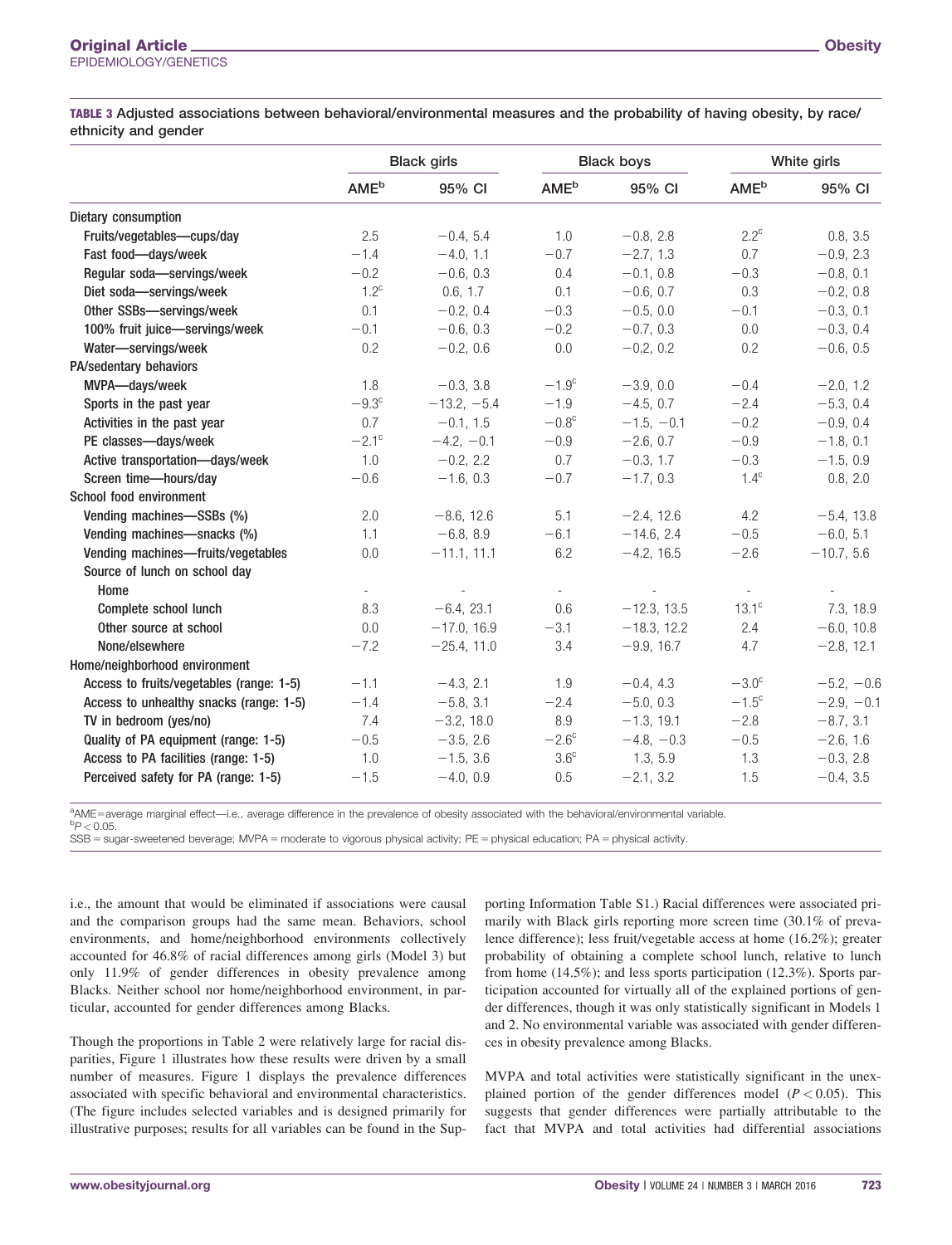

Figure 2 Predicted prevalence of obesity among Blacks by gender, sports participation, and MVPA.  $\beta_{\text{SDots}}^{\text{G}}$  and  $\beta_{\text{MVPA}}^{\text{G}}$  = Difference in obesity prevalence associated with sports participation and MVPA among Black girls, adjusted for other weight-related behaviors and school, home, and neighborhood environmental measures.  $\mu^{\rm B}_{\rm Spots}$  and  $\mu^{\rm B}_{\rm MVPA}$  = Difference in obesity prevalence associated with sports participation among Black boys, adjusted for other weight-related behaviors and school, home, and neighborhood environmental measures. [Color figure can be viewed in the online issue, which is available at [wileyonlinelibrary.com.](http://wileyonlinelibrary.com)]

with obesity in Black boys versus Black girls. This is reflected in Table 3, as MVPA was inversely associated with obesity prevalence in Black boys (average marginal effect  $(AME) = -1.9$ , 95% CI:  $-3.9, 0.0$ ) but not Black girls (AME = 1.8, 95% CI:  $-0.3, 3.8$ ). The same was true for total activities (boys:  $\text{AME} = -0.8$ , 95% CI:  $-1.5, -0.1$ ; girls: AME = 0.7, 95% CI:  $-0.1, 1.5$ ). The unexplained portion of gender differences was also associated with "other" sugar-sweetened beverages (e.g., fruit punches), but the effect size was considerably smaller.

The implications of the coefficient effect of MVPA are illustrated in Figure 2, which presents the adjusted prevalence of obesity by levels of sports and MVPA. Lines represent the associations between sports/MVPA and obesity for Black boys and girls (e.g.,  $\beta_{\text{sports}}^{\text{G}}$ ), based on stratified models. Each line is marked at the mean levels of the independent variable for boys and girls. The left half suggests that if Black girls participated in as many sports as Black boys (mean  $= 1.4$  versus 0.8), then gender disparities in obesity would be reduced, whereas the right half suggests that if Black girls averaged as much MVPA as boys (mean  $= 4.5$  versus 3.5), then gender disparities would grow.

Screen time had a negative, statistically significant coefficient effect in the decomposition of racial differences among girls. This implies that disparities would be greater if screen time had the same association with obesity in Black girls and White girls. This is reflected by screen time having a positive association with obesity prevalence among White girls  $(AME = 1.4, 95\%$  CI: 0.8, 2.0) but an inverse, non-significant association with obesity prevalence among Black girls (AME =  $-0.6$ , 95% CI:  $-1.6$ , 0.3).

Sensitivity analyses were conducted to explore whether sports, MVPA, and total activities should be modeled separately due to their relatively high correlation  $(r = 0.25-0.40)$  and the possibility that MVPA mediates the effect of sports or activities. We modeled one variable at a time and found results were not substantively different than modeling all three variables together (results are not presented but available upon request). The sensitivity models tended to produce larger parameter estimates, and thus we conservatively chose to include all three measures in our final results.

## **Discussion**

Obesity prevalence is at an alarmingly high level in the general U.S. adolescent population, but particularly among Black girls. This study provides new insight into sources of obesity disparities by utilizing an econometric technique that has been applied to study disparities in other social and economic issues. This study was unique in using both White girls and Black boys as references. Some experts have argued that White and Black populations are incomparable due to structural confounding (30), underscoring the value of using Black boys as an additional reference. Though this study was crosssectional, precluding any conclusions about causality, the contrast in results for racial and gender analyses raises questions about how causes and mechanisms of racial and gender disparities differ.

Racial differences were associated with group characteristics in select behavioral and environmental variables, but the same variables generally did not account for gender differences. Sports participation was the only measure that "explained" a large proportion of both racial and gender differences, though sports participation was only statistically significant in Models 1 and 2 of the gender decomposition. Environmental measures that were associated with racial differences in obesity prevalence (e.g., school lunch source, home fruit/vegetable access) were not associated with gender differences. The fact that environmental differences did not account for gender disparities is not a surprise given that, on average, Black boys and girls were exposed to the same environments. Yet it raises the question of why any effect of environmental measures on racial disparities, if causal, did not apply to the difference between Black boys and girls?

Gender disparities among Blacks were more attributable to differential associations between activity-related measures and obesity, as opposed to activity levels alone. Figure 2 suggested that gender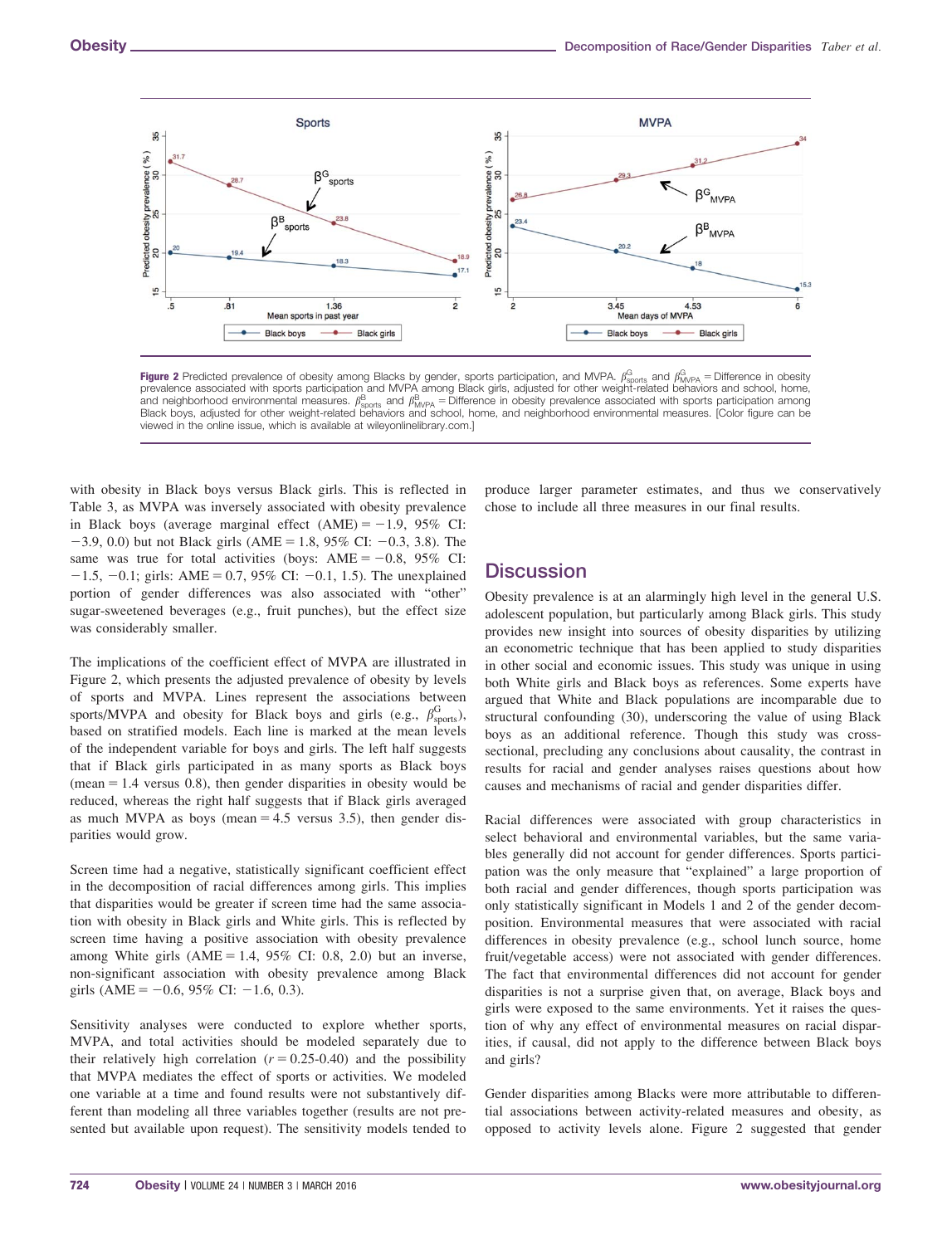disparities in obesity among Blacks would not be reduced even if Black girls were as active as Black boys. This distinction illustrates the value of using Oaxaca–Blinder decomposition as a complement to other statistical techniques. These differential associations could be explained by a variety of factors. Duration or intensity of activity among girls may not be as high compared to boys, even when girls report being physically active. Alternatively, the physiological effect of PA on weight status could differ by gender. Sports had a strong, inverse association with obesity among Black girls, but we found that controlling for MVPA did not reduce this association (results not shown), suggesting that any beneficial effect of team sports may come from factors other than activity (e.g., social support). We can only speculate about the mechanisms, but this finding underscores the need to study both how to increase activity-related behaviors among girls and explore the causal mechanisms between MVPA and obesity. Prior research calls for developing and refining culturally and contextually relevant approaches to effectively reduce obesity among Black Americans (31). Our findings suggest it will also be important to examine alternative gender approaches among Black youth.

The analysis of racial disparities illustrates the need for comprehensive public health initiatives that target different sectors, ideally in concert. Policies to improve school lunch standards are one example, as racial disparities in obesity among girls were associated with Black girls obtaining school lunches more than White girls. It is important to point out that NYPANS was conducted in 2010, shortly before federal nutrition standards for the National School Lunch Program (NSLP) were updated. Prior to updates, studies reported that students who obtained more lunches at school tended to gain more weight over time (32), particularly among girls (33). The association between obtaining a school lunch and obesity is not necessarily causal (34,35), as the NSLP is inherently designed to benefit students from lower-income households. Nonetheless, there is no evidence that past NSLP nutrition standards were successful in reducing disparities, whereas one study suggested that improved school meal nutrition standards may reduce socioeconomic disparities in obesity (36). Early evidence also suggested that updated NSLP standards improved students' diet (37,38), and therefore if our study were repeated today, school meals may no longer account for disparities. Additional research is needed to explore this issue further.

Racial disparities were also associated with Black girls having less access to fruits/vegetables at home, which underscores the need to address economic, environmental, or other barriers to healthy food access. Initiatives to eliminate food deserts have been promoted to reduce disparities (13), but studies have found little evidence that new supermarkets changed residents' diet (35,39). This lack of effect may be due to the higher cost of fruits and vegetables, i.e., purchasing behavior may be a function of price more than proximity (40). Furthermore, fruit/vegetable access could be a proxy for socioeconomic factors such as household income that may account for disparities through additional mechanisms. Further research is needed to understand why fruit/vegetable access accounted for a relatively large proportion of racial disparities in obesity among girls.

The inability to ascribe causality to fruit/vegetable access or any independent variable is an important limitation to highlight. Although Oaxaca–Blinder decomposition explores potential mechanisms in more detail than a conventional cross-sectional analysis (e.g., ordinary least squares), the study design remained crosssectional. An additional limitation is the reliance on self-reported data that are vulnerable to self-report bias. Furthermore, the survey went into exceptional detail about different behaviors but did not include socioeconomic and contextual variables that may contribute to disparities in obesity (e.g., household income.) Finally, the proportion of missing data varied by race for most measures in our analyses. The degree of missing data varied by race for dietary behaviors, in particular, which may have biased analyses of dietary behaviors.

## **Conclusion**

Racial disparities in adolescent obesity continue to persist in the U.S. as obesity remains particularly high among Black girls. The results of this Oaxaca–Blinder study suggest that school lunches and healthy food access at home may be effective policy targets for the purpose of reducing racial disparities in obesity among girls; additional intervention research is needed to confirm this. Future studies should also aim to understand why changing other population characteristics, such as PA, may not be as effective as hoped.O

© 2016 The Obesity Society

#### References

- 1. Wang Y, Beydoun MA. The obesity epidemic in the United States—gender, age, socioeconomic, racial/ethnic, and geographic characteristics: a systematic review and meta-regression analysis. Epidemiol Rev 2007;29:6-28.
- 2. Ogden CL, Carroll MD, Kit BK, Flegal KM. Prevalence of childhood and adult obesity in the United States, 2011-2012. JAMA 2014;311:806-814.
- 3. Ogden CL, Flegal KM, Carroll MD, Johnson CL. Prevalence and trends in overweight among US children and adolescents, 1999-2000. JAMA 2002;288:1728- 1732.
- 4. Wang Y. Disparities in pediatric obesity in the United States. Adv Nutr 2011;2:23- 31.
- 5. Ogden CL, Carroll MD, Kit BK, Flegal KM. Prevalence of obesity and trends in body mass index among US children and adolescents, 1999-2010. JAMA 2012;307: 483-490.
- 6. Zilanawala A, Davis-Kean P, Nazroo J, Sacker A, Simonton S, Kelly Y. Race/ ethnic disparities in early childhood BMI, obesity and overweight in the United Kingdom and United States. Int J Obes (Lond) 2015;39:520-529.
- 7. Rossen LM, Talih M. Social determinants of disparities in weight among US children and adolescents. Ann Epidemiol 2014;24:705-713 e702.
- 8. Wang Y, Zhang Q. Are American children and adolescents of low socioeconomic status at increased risk of obesity? Changes in the association between overweight and family income between 1971 and 2002. Am J Clin Nutr 2006;84:707-716.
- 9. Johnston LD, O'Malley PM, Terry-McElrath YM, Colabianchi N. School Policies and Practices to Improve Health and Prevent Obesity: National Secondary School Survey Results: School Years 2006-07 through 2011-12. Ann Arbor, MI: Bridging the Gap Program, Survey Research Center, Institute for Social Research; 2014.
- 10. Ranjit N, Evans AE, Springer AE, Hoelscher DM, Kelder SH. Racial and ethnic differences in the home food environment explain disparities in dietary practices of middle school children in Texas. J Nutr Educ Behav 2015;47:53-60.
- 11. Lovasi GS, Hutson MA, Guerra M, Neckerman KM. Built environments and obesity in disadvantaged populations. Epidemiol Rev 2009;31:7-20.
- 12. Swartz JJ, Braxton D, Viera AJ. Calorie menu labeling on quick-service restaurant menus: an updated systematic review of the literature. Int J Behav Nutr Phys Act 2011;8:135.
- 13. Holzman DC. White House proposes healthy food financing initiative. Environ Health Perspect 2010;118:A156.
- 14. Powell LM, Chriqui JF, Khan T, Wada R, Chaloupka FJ. Assessing the potential effectiveness of food and beverage taxes and subsidies for improving public health: a systematic review of prices, demand and body weight outcomes. Obes Rev 2013; 14:110-128.
- 15. Brennan LK, Brownson RC, Orleans CT. Childhood obesity policy research and practice: evidence for policy and environmental strategies. Am J Prev Med 2014;46: e1-e16.
- 16. Kumanyika SK, Swank M, Stachecki J, Whitt-Glover MC, Brennan LK. Examining the evidence for policy and environmental strategies to prevent childhood obesity in